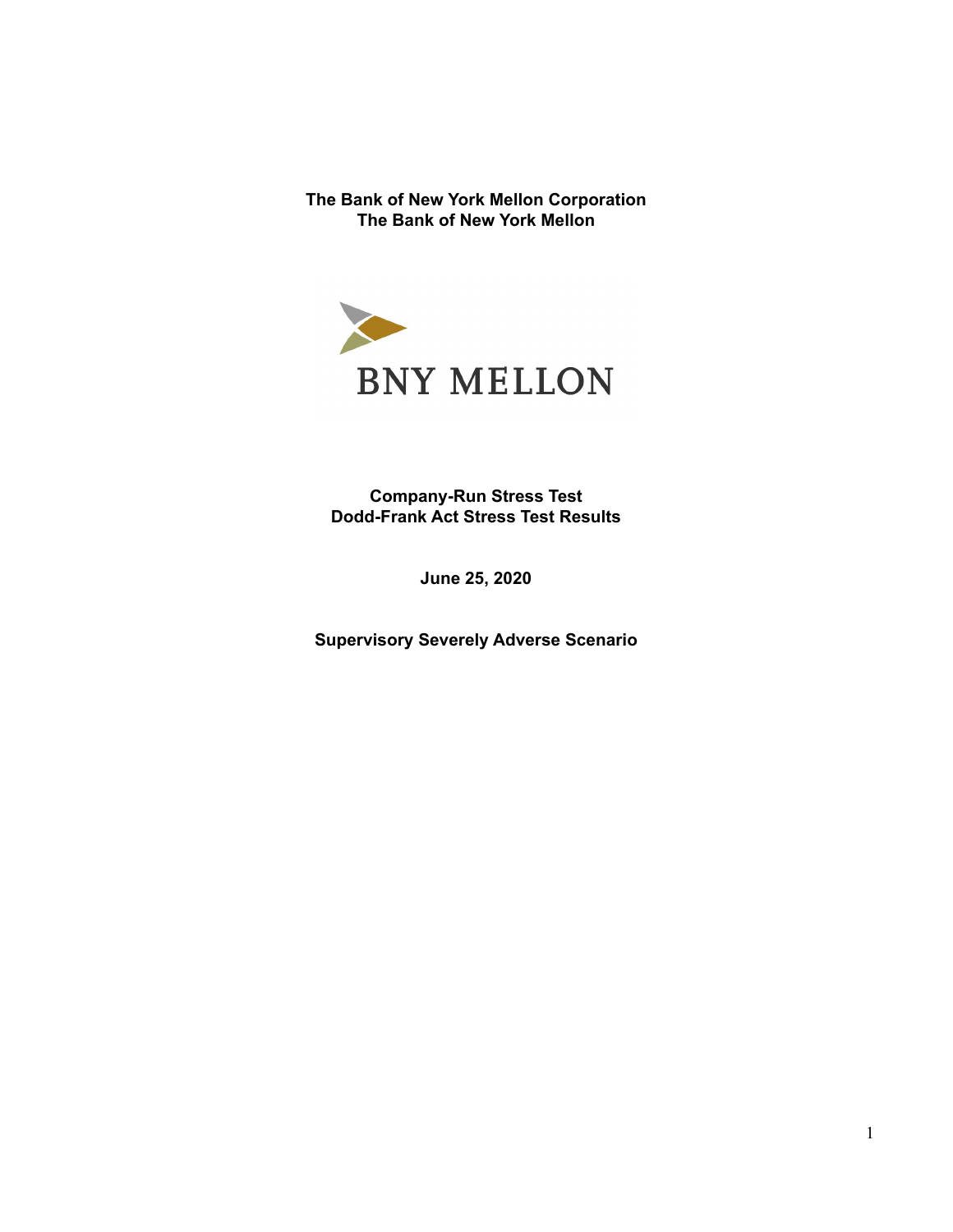### *Introduction*

Throughout this document The Bank of New York Mellon Corporation on a consolidated basis is referred to as "BNY Mellon," the "Firm," "we," "our" and "us." BNY Mellon and The Bank of New York Mellon (the "Institutional Bank") are required to conduct company-wide stress tests pursuant to 12 C.F.R. part 252 (the "Regulation"). A summary of those results is also required to be published under the Regulation. Accordingly, we have developed the following disclosure, which contains the information required by the Regulation to be disclosed publicly and has been prepared in accordance with the Regulation. Any differences between the presentation of information concerning BNY Mellon or the Institutional Bank in this disclosure and how we present such information for other purposes are solely due to our efforts to comply with the Regulation. The information presented in this disclosure does not, in any way, reflect changes to our organizational structure, business plans or practices, or strategy.

The projections contained herein are based on the Supervisory Severely Adverse Scenario provided by the Board of Governors of the Federal Reserve System (the "Federal Reserve") in connection with the 2020 annual Dodd-Frank Act Stress Testing ("DFAST") exercise. The Supervisory Severely Adverse Scenario is designed to be generally representative of a severe economic downturn scenario that can be described in many respects as similar to the recession beginning in 2008. The specific variables included in the Supervisory Severely Adverse Scenario such as economic activity, unemployment, exchange rates, prices, incomes, and interest rates are detailed in the document published by the Federal Reserve on February 6, 2020 titled "2020 Supervisory Scenarios for Annual Stress Tests Required under the Dodd-Frank Act Stress Testing Rules and the Capital Plan Rule." Accordingly, the Supervisory Severely Adverse Scenario projections do not reflect current market conditions, including the COVID-19 market disruption. However, though not specifically COVID-19 related, the Supervisory Severely Adverse Scenario does include components that would be stressed by recent market conditions including a higher balance sheet, higher credit losses, and higher operational losses. In addition, we performed supplemental analyses as part of our broader stress testing process on areas including balance sheet, net interest income, other comprehensive income, operational losses, and credit loss. These separate analyses were used to inform our view on capital adequacy and appropriate capital actions.

The Firm's DFAST relies on various models to forecast performance under stressed conditions. These models cover loss estimates, revenue and expense projections, scenario infrastructure, and risk-weighted asset calculations. The projections contained within this disclosure represent hypothetical estimates that involve an economic outcome that is more adverse than expected, and accordingly these estimates are not forecasts of expected losses, pre-provision net revenue ("PPNR"), net income before taxes, or capital ratios. The Federal Reserve also conducts stress testing of financial institutions, including BNY Mellon, based on its own forecasting models and methodologies for which it does not disclose all details.

The Regulation requires us, among other things, to make certain assumptions regarding capital actions ("Dodd-Frank Capital Actions") when computing pro forma capital ratios across the nine-quarter planning horizon. These Dodd-Frank Capital Actions include:

- For the first quarter of 2020, actual capital actions;
- For the second through ninth quarters of the planning horizon, the following capital actions:
	- 1. Common stock dividends equal to the quarterly average dollar amount of common stock dividends that BNY Mellon paid in the previous four quarters (that is, the first quarter of the planning horizon and the preceding three calendar quarters) plus common stock dividends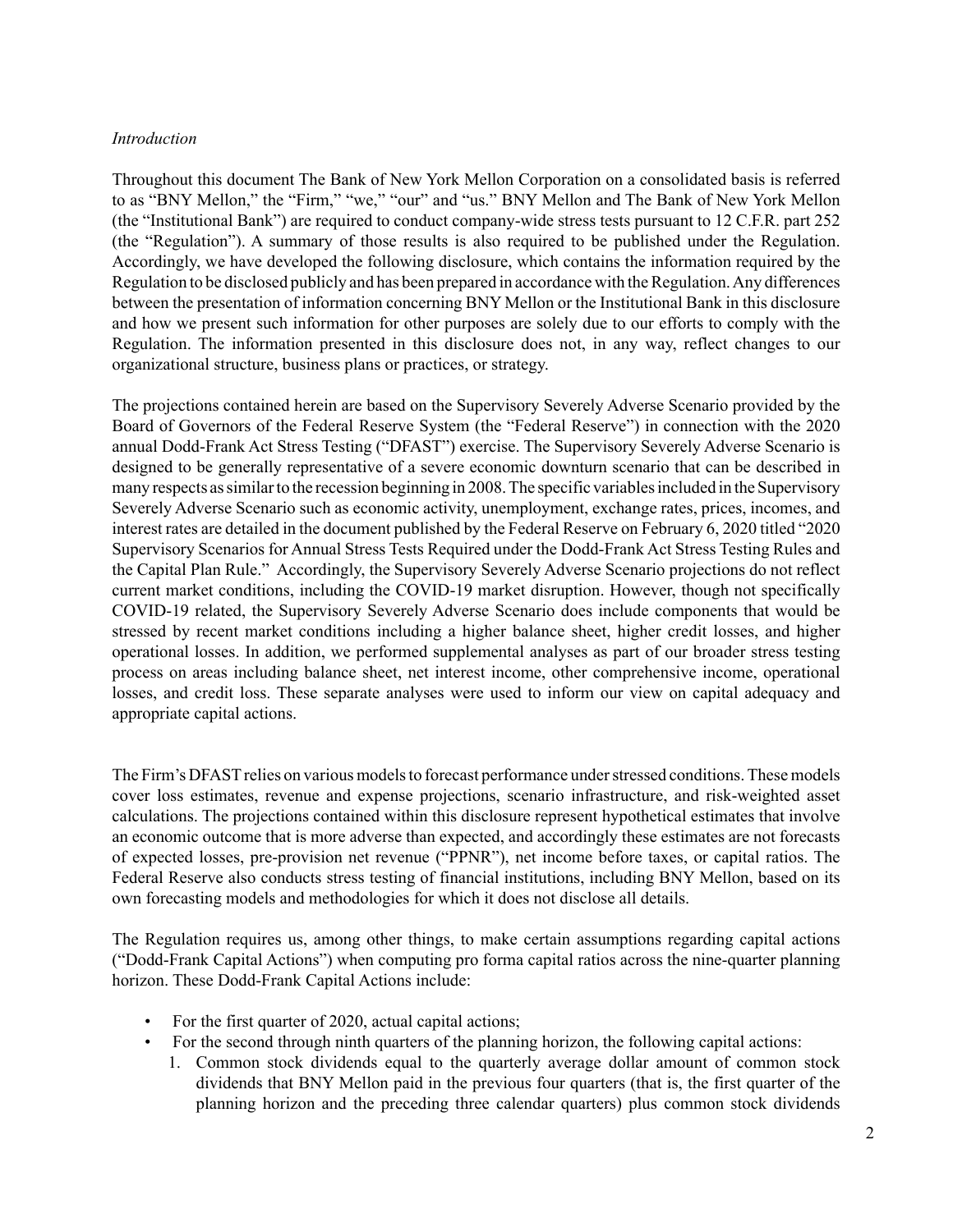attributable to issuances related to expensed employee compensation, or in connection with a planned merger or acquisition to the extent reflected in our pro forma balance sheet estimates;

- 2. Payments on any other instrument that is eligible for inclusion in the numerator of a regulatory capital ratio equal to the stated dividend, interest, or principal due on that instrument during the quarter;
- 3. An assumption of no redemption or repurchase of any capital instrument that is eligible for inclusion in the numerator of a regulatory capital ratio; and
- 4. An assumption of no issuances of common stock or preferred stock, except for issuances related to expensed employee compensation or in connection with a planned merger or acquisition reflected in our pro forma balance sheet estimates.

In practice, if a severely adverse economic scenario were to in fact occur, we could change planned distributions and it is highly likely that we would respond with certain capital conservation actions consistent with internal policy. The stress test results summarized in this report should not be interpreted as expected or likely outcomes, but rather as a possible result under hypothetical, highly adverse economic conditions.

# *Supervisory Severely Adverse Scenario Projections for BNY Mellon and the Institutional Bank*

As demonstrated by BNY Mellon's DFAST results, which are detailed below, we maintain excess capital above regulatory minimums in every quarter, for every ratio, over the entire planning horizon throughout the Supervisory Severely Adverse Scenario. This success is driven by a number of factors, including the Firm's strong capital generation and its risk profile.

*[Remainder of page left blank intentionally.]*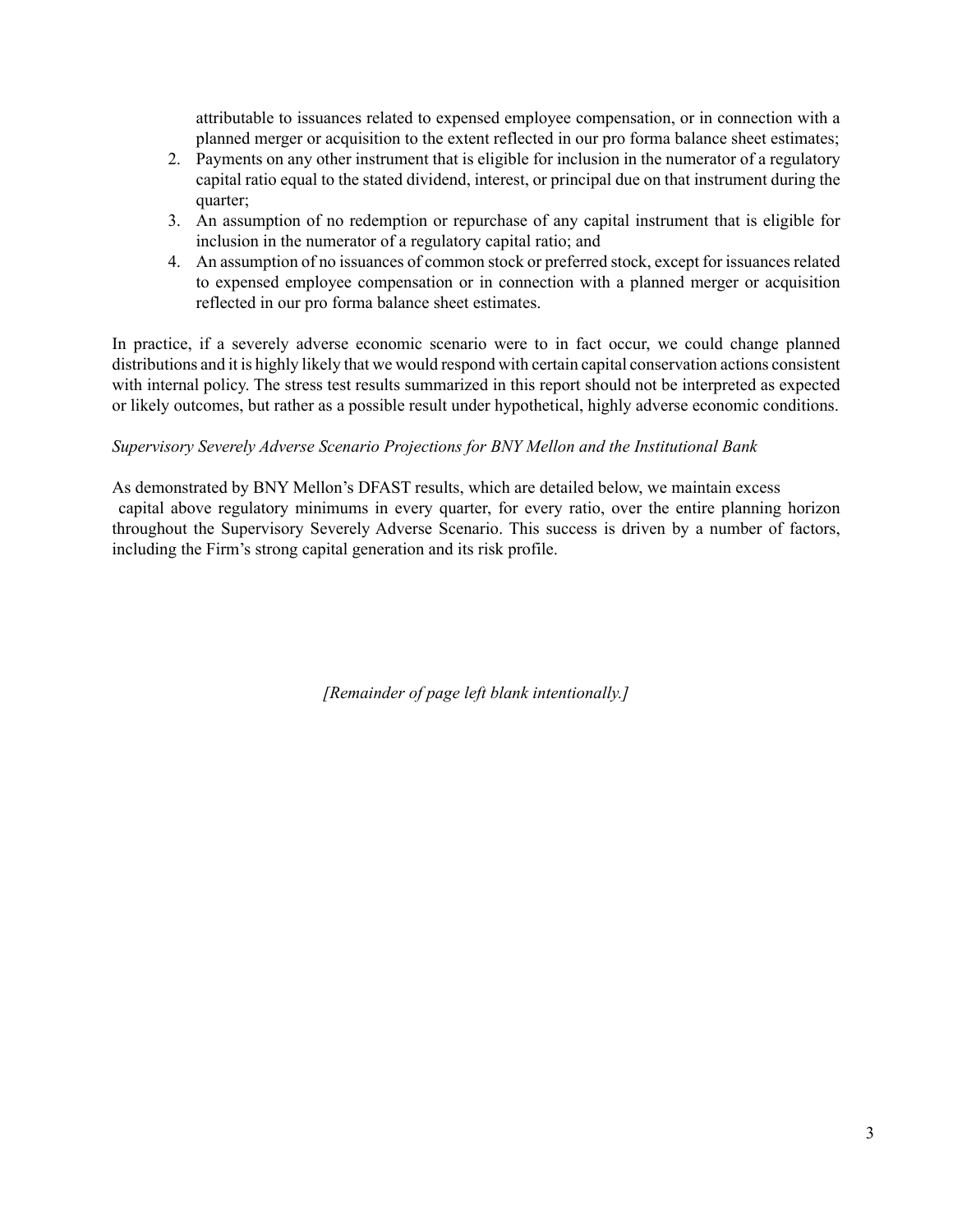#### **BNY Mellon - Tables of Statistical Results**

#### **ANNUAL FIRM-RUN RESULTS**

#### **Dodd-Frank Act Stress Testing Results**

The capital ratios are calculated using the Dodd-Frank Capital Actions. These projections represent hypothetical estimates that involve an economic outcome that is more adverse than expected. These estimates are not forecasts of expected losses, revenues, net income before taxes, or capital ratios. The minimum capital ratio presented is for the period from the first quarter of 2020 through the first quarter of 2022.

Table 1: Projected Stressed Capital Ratios Through the First Quarter of 2022 Under the Supervisory Severely Adverse Scenario

|                                        | Actual <sup>1</sup> | <b>Stressed Capital Ratios</b> |                |
|----------------------------------------|---------------------|--------------------------------|----------------|
|                                        | 4Q2019              | Ending                         | <b>Minimum</b> |
| Common Equity Tier 1 capital ratio (%) | 12.5%               | 13.8%                          | $9.2\%$        |
| Tier 1 capital ratio $(\%)$            | 14.8%               | $16.3\%$                       | 11.3%          |
| Total capital ratio $(\%)$             | 15.8%               | 17.5%                          | 12.4%          |
| Tier 1 leverage ratio $(\%)$           | $6.6\%$             | $5.9\%$                        | $4.9\%$        |
| Supplementary leverage ratio (%)       | $6.1\%$             | $6.7\%$                        | $4.7\%$        |

<sup>1</sup>Actual fourth quarter 2019 Common Equity Tier 1, Tier 1 and Total capital ratios are calculated using the Standardized Approach (as hereinafter defined). At December 31, 2019 BNY Mellon's reported Common Equity Tier 1, Tier 1 capital, and Total capital ratios were 11.5%, 13.7%, and 14.4%, respectively, based on the U.S capital rules' advanced approaches risk weighting framework ("Advanced Approaches"), which was the Firm's constraining measure for that quarter.

### Table 2: Projected Risk-Weighted Assets ("RWA")

|                                                  | Actual 4Q 2019 | Projected 1Q 2022 |
|--------------------------------------------------|----------------|-------------------|
| $\vert RWA^{\perp}(\$ \text{ in Millions})\vert$ | \$148,695      | \$135,167         |

<sup>1</sup>RWA calculated using the U.S. capital rules' Standardized Approach methodology.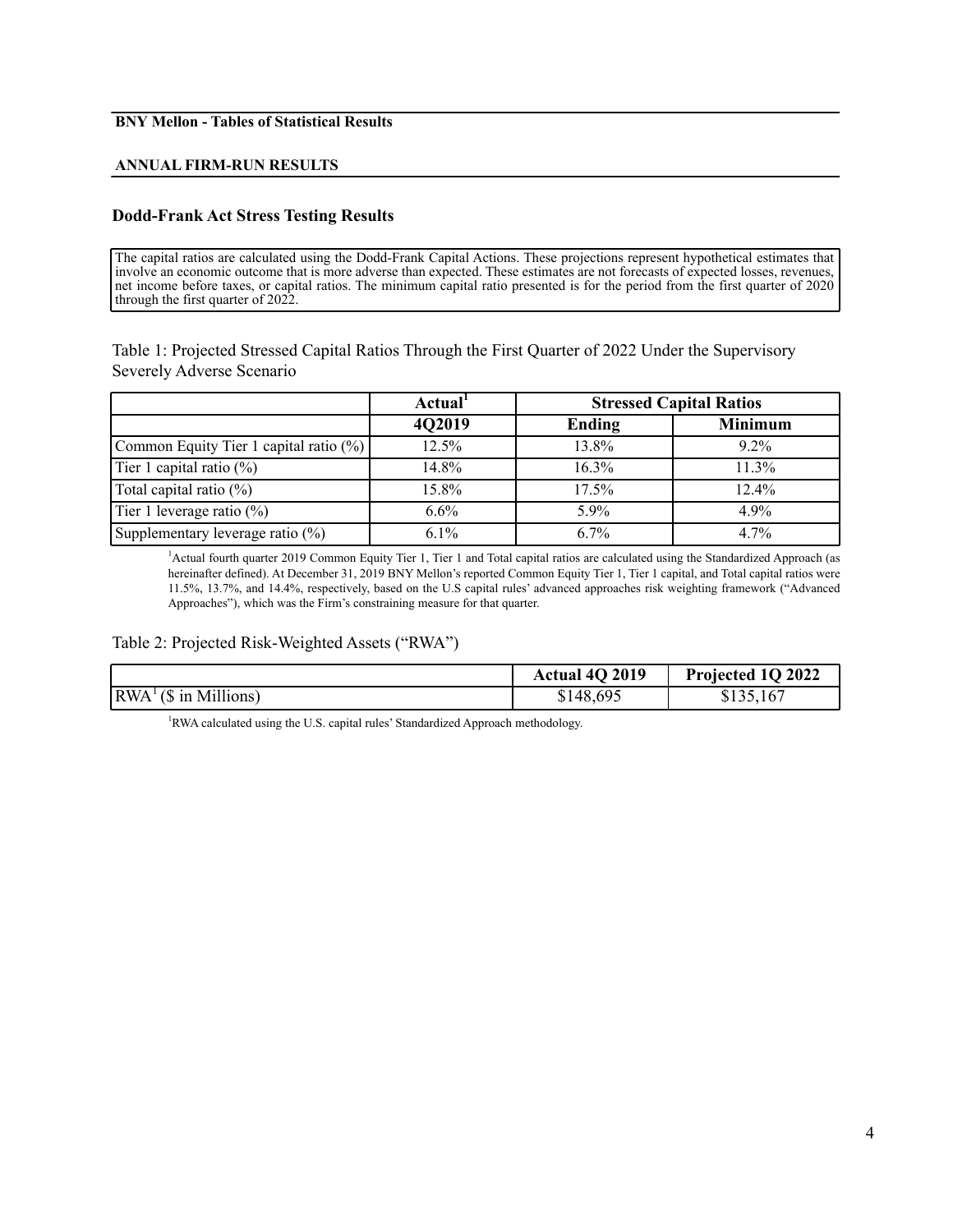Table 3: Projected Loan Losses by Type of Loan for the First Quarter of 2020 through the First Quarter of 2022 Under the Supervisory Severely Adverse Scenario

|                                   | <b>Millions of Dollars</b> | Portfolio Loss Rates (%) |
|-----------------------------------|----------------------------|--------------------------|
| <b>Loan Losses</b>                | \$1,576                    | $3.3\%$                  |
| First-lien mortgages, domestic    | \$13                       | $0.2\%$                  |
| Junior liens and HELOCs, domestic | \$0                        | $0\%$                    |
| Commercial real estate, domestic  | \$288                      | $6.8\%$                  |
| Credit cards                      | \$0                        | $0\%$                    |
| Commercial and industrial         | \$51                       | $3.7\%$                  |
| Other consumer                    | \$22                       | $0.7\%$                  |
| Other loans                       | \$1,202                    | $4.0\%$                  |

<sup>1</sup>Average loan balance used to calculate portfolio loss rates excludes loans held for sale and loans held for investment under the fair value option, and are calculated over nine quarters. Portfolio loss rates are rounded to the nearest tenth of a percentage point.

Table 4: Projected PPNR, Losses and Net Income Before Taxes for the First Quarter of 2020 Through the First Quarter of 2022 Under the Supervisory Severely Adverse Scenario

|                                                                                           | <b>Millions of Dollars</b> | <b>Percent of Average</b><br><b>Assets<sup>4</sup></b> |
|-------------------------------------------------------------------------------------------|----------------------------|--------------------------------------------------------|
| PPNR <sup>1</sup>                                                                         | \$7,310                    | 1.9%                                                   |
| Less                                                                                      |                            |                                                        |
| Provisions                                                                                | \$2,117                    | $0.5\%$                                                |
| Realized losses/(gains) on securities Available-for-<br>Sale/Held-to-Maturity ("AFS/HTM") | \$0                        | $0.0\%$                                                |
| Trading and counterparty losses <sup>2</sup>                                              | \$1,268                    | $0.3\%$                                                |
| Other losses/(gains) <sup>3</sup>                                                         | \$104                      | $0.0\%$                                                |
| Equals                                                                                    |                            |                                                        |
| Net income before taxes                                                                   | \$3,821                    | 1.0%                                                   |
|                                                                                           |                            |                                                        |
| Other Comprehensive Income                                                                | \$(375)                    |                                                        |
|                                                                                           |                            |                                                        |
| Other effects on capital                                                                  | <b>Actual 4Q 2019</b>      | 1Q 2022                                                |
| Accumulated other comprehensive income included<br>in capital (Billions of dollars)       | \$(2,638)                  | \$(3,013)                                              |

<sup>1</sup>PPNR includes losses from operational risk events.

 $2$ Trading and counterparty losses include mark-to-market and credit valuation adjustments losses and losses arising from the counterparty default scenario component applied to derivatives, securities lending, and repurchase agreement activities.

3<br>Other losses/(gains) includes projected change in Funding Value Adjustments/Overnight Index Swaps, as well as non-collateralized loan obligation ("CLO") and CLO Impairment losses.

<sup>4</sup> Average assets are averaged over the nine-quarter planning horizon. Amounts are rounded to the nearest tenth of a percentage point.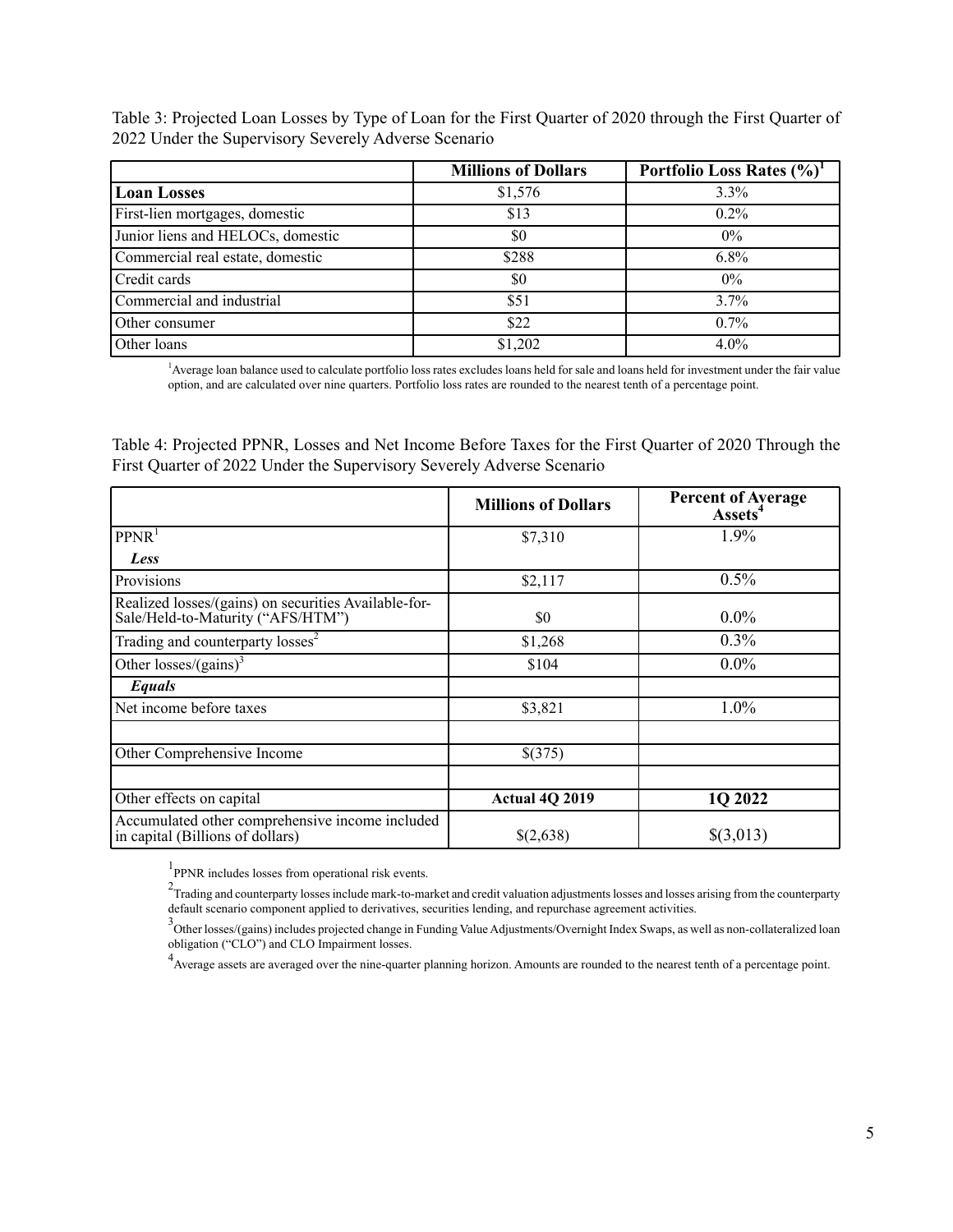### *Institutional Bank - Summary of Results.*

When conducting the company-run stress test under the Supervisory Severely Adverse Scenario using Dodd-Frank Capital Actions, the Institutional Bank evaluated the types of risks and utilized the same methodologies as described below in the discussion concerning BNY Mellon. The Institutional Bank primarily incorporates BNY Mellon's Asset Servicing, Issuer Services, Treasury Services, Clearance and Collateral Management businesses and constituted 81.6% of BNY Mellon's assets as of December 31, 2019.

As demonstrated by the Institutional Bank's DFAST results, the Institutional Bank maintains excess regulatory capital in every quarter of the planning horizon for every ratio of the Supervisory Severely Adverse Scenario. This success is driven by a number of factors, including the Institutional Bank's strong capital generation, asset quality, business mix, and risk profile. The Institutional Bank recognizes that the DFAST 2020 exercise approaches risk-weighted assets solely from the perspective of the Standardized Approach. While during recent quarters the Advanced Approaches has been the Institutional Bank's constraining measure.

The significant loss drivers for the Institutional Bank, with the exception of losses related to a major counterparty default, are substantially the same as those described below for BNY Mellon.

## **Institutional Bank - Tables of Statistical Results**

#### **FIRM-RUN RESULTS**

Table 5: Projected Stressed Capital Ratios Through the First Quarter of 2022 Under the Supervisory Severely Adverse Scenario

|                                        | Actual <sup>1</sup> | <b>Stressed Capital Ratios<sup>2</sup></b> |                |
|----------------------------------------|---------------------|--------------------------------------------|----------------|
|                                        | 4Q2019              | Ending                                     | <b>Minimum</b> |
| Common Equity Tier 1 capital ratio (%) | 17.1%               | 19.5%                                      | 14.2%          |
| Tier 1 capital ratio $(\%)$            | 17.1%               | 19.5%                                      | 14.2%          |
| Total capital ratio $(\%)$             | 17.3%               | 19.7%                                      | 14.5%          |
| Tier 1 leverage ratio $(\%)$           | $6.9\%$             | $6.2\%$                                    | 5.6%           |
| Supplementary leverage ratio (%)       | $6.4\%$             | $7.2\%$                                    | 5.5%           |

<sup>1</sup> Actual fourth quarter 2019 Common Equity Tier 1, Tier 1 and Total capital ratios are calculated using the Standardized Approach. At December 31, 2019 the Institutional Bank's reported constraining Common Equity Tier 1, Tier 1 capital, and Total capital ratios were 15.15%, 15.15%, and 15.19%, respectively, based on asset risk-weightings using the Advanced Approaches.

 $2$  The capital ratios are calculated using Dodd-Frank Capital Actions. These projections represent hypothetical estimates that involve an economic outcome that is more adverse than expected. These estimates are not forecasts of expected losses, revenues, net income before taxes, or capital ratios. The minimum capital ratio presented is for the period from the first quarter of 2020 through the first quarter of 2022.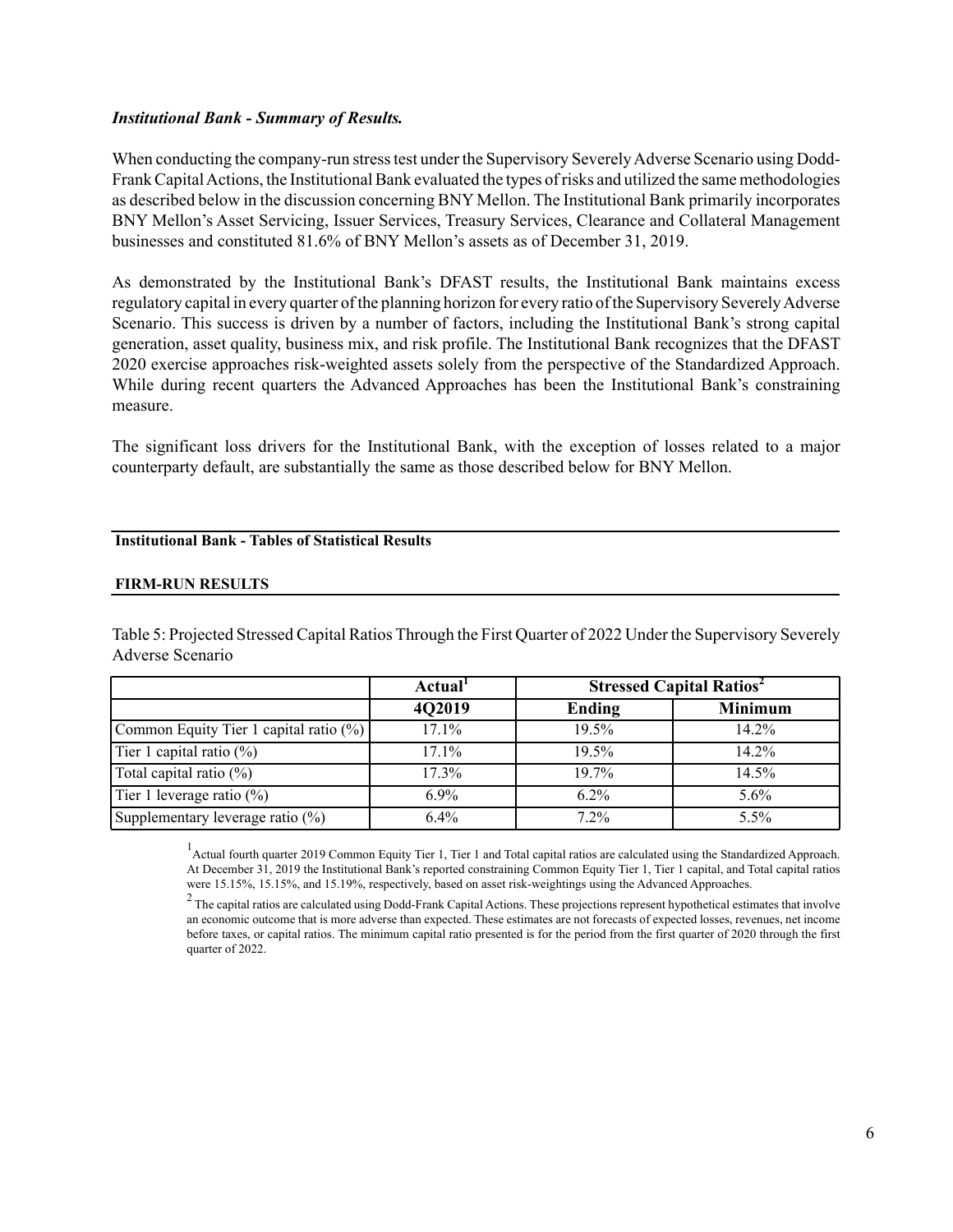## *Risks and Methodologies*

BNY Mellon conducts Enterprise-Wide Stress Testing at regular intervals as part of its Internal Capital Adequacy Assessment Process ("ICAAP"). Enterprise-Wide Stress Testing evaluates all of the Firm's lines of business, products, geographic areas, and risk types, incorporating the results given a certain stress-test scenario. It is an important component of assessing our capital adequacy, identifying any higher risk business activities, and providing our capital planning process with a forward-looking evaluation of our ability to execute planned capital actions in an economic environment that is more adverse than anticipated. Please refer to BNY Mellon's Annual Report on Form 10-K for the year ended December 31, 2019 for a broader description of BNY Mellon's capital planning and risk management processes.

A description of the types of risks included in the stress test and a general description of methodologies applied follows.

## *Description of types of risk included in the stress test*

When conducting the company-run stress test under the Supervisory Severely Adverse Scenario, which, as noted above, incorporates Dodd-Frank Capital Actions, we evaluated and incorporated the principal risks that have been determined to influence us. These risks include operational risk, market risk, credit risk, liquidity risk, and strategic risk.

*Operational Risk.* The risk of loss resulting from inadequate or failed internal processes, human factors and systems, litigation, breaches of technology and information systems, or from external events.

*Market Risk.* The risk of loss due to adverse changes in the financial markets. Our market risks are primarily interest rate, foreign exchange, and equity risk. Market risk particularly impacts our exposures that are fair valued such as the securities portfolio, trading book, and equity investments.

*Credit Risk.* The risk of loss if any of our borrowers or other counterparties were to default on their obligations to us. Credit risk is resident in the majority of our assets, but primarily concentrated in the loan and securities books, as well as off-balance sheet exposures such as lending commitments, letters of credit, and securities lending indemnifications.

*Liquidity Risk.* The risk that we cannot meet our cash and collateral obligations at a reasonable cost for both expected and unexpected cash flows, without adversely affecting daily operations or financial conditions. Liquidity risk can arise from cash flow mismatches, market constraints from the inability to convert assets to cash, the inability to raise cash in the markets, deposit run-off, or contingent liquidity events.

*Strategic Risk.* The risk arising from adverse business decisions, poor implementation of business decisions or lack of responsiveness to changes in the financial industry and operating environment. Strategic and/or business risks may also arise from the acceptance of new businesses, the introduction or modification of products, strategic finance and risk management decisions, business process changes, complex transactions, acquisitions/divestitures/joint ventures and major capital expenditures/investments.

# *General Description of Methodologies*

We have forecasted projected losses, PPNR, and other items affecting capital using a series of models and estimation techniques that translate the economic and financial variables in the Supervisory Severely Adverse Scenario to losses, revenues and noninterest expenses.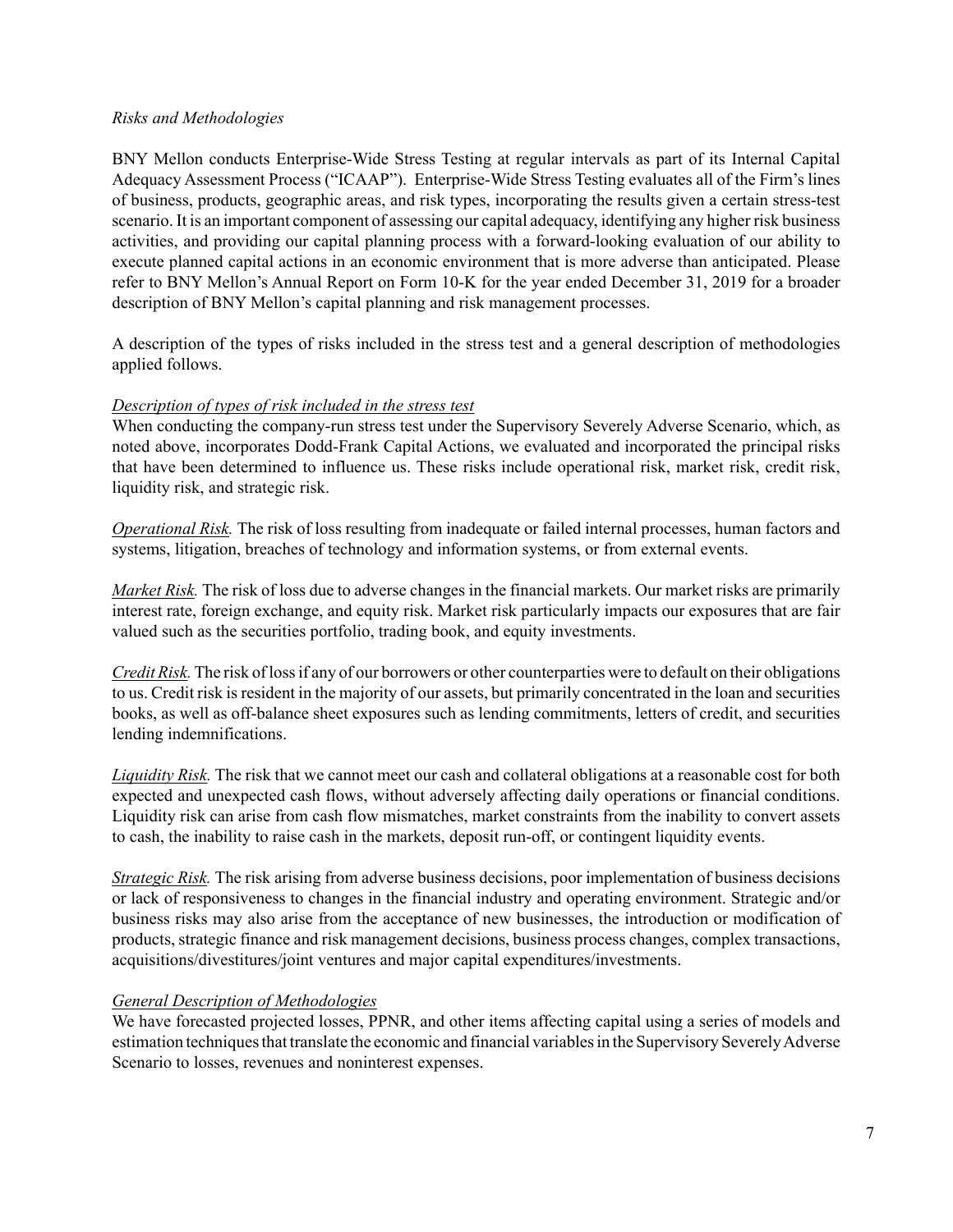Occasionally it is necessary to supplement modeled projections with expert judgment where historical data may be inadequate to project loss, revenue and expense estimates, or historical relationships may not hold up under forward-looking hypothetical scenarios. In these cases, which are referred to as qualitative frameworks, we ensure consistency of projections with the conditions of the stress test through a crossfunctional governance structure and control environment that incorporates multiple levels of review, challenge, and approval.

*Loan Losses*. We have developed a series of models and qualitative frameworks to estimate losses on various types of loans. Loss projection methods are product-specific and link economic variables to credit performance based on historical and expected relationships. The table below identifies major loan types and key assumptions used to derive loss estimates.

| <b>Loan Type</b>                                | <b>Description of Methodology</b>                                                                                                                                                                                                                                                                                                                                                                                                         | <b>Key Drivers</b>                                                                                                                                   |
|-------------------------------------------------|-------------------------------------------------------------------------------------------------------------------------------------------------------------------------------------------------------------------------------------------------------------------------------------------------------------------------------------------------------------------------------------------------------------------------------------------|------------------------------------------------------------------------------------------------------------------------------------------------------|
| <b>Domestic Residential Mortgages</b>           | Statistical model estimated using loan-<br>level data on mortgage characteristics and<br>performance supplemented by<br>macroeconomic indicators and housing<br>price data.                                                                                                                                                                                                                                                               | Macroeconomic factors such<br>as:<br>Housing Price Index<br>("HPI")<br>Unemployment rate<br>Mortgage rates                                           |
| <b>Domestic Commercial Real Estate</b><br>Loans | Individually assigning counterparties<br>stressed ratings by adjusting the inputs to<br>BNY Mellon's commercial real estate<br>("CRE") credit rating scorecard, which<br>produces a stressed probability of default<br>("PD") rating for each quarter. For each<br>impaired exposure, a downturn loss given<br>$default$ ("L $GD$ ") percentage is applied to<br>the exposure at default ("EAD") to<br>generate an immediate credit loss. | Macroeconomic factors such<br>as:<br>Unemployment rate<br>Commercial real estate<br>price index                                                      |
| Wholesale and Other*                            | Expected loss model relying on stressed<br>transition matrix, PD, LGD, and usage<br>given default ("UGD"). The stressed<br>transition matrix, LGD and UGD were<br>linked to macroeconomic factors through<br>statistical models. For each impaired<br>exposure, a stressed LGD percentage is<br>applied to the EAD to generate an<br>immediate credit loss.                                                                               | Macroeconomic factors such<br>as:<br><b>CBOE</b> Volatility Index<br>("VIX")<br>Equity indices<br>GDP growth rate<br>Treasury yields<br>Unemployment |

Table 6: Credit Portfolio Loss Methodologies and Drivers

*\*Commercial and industrial, loans to depositories and other financial institutions, loans for purchasing or carrying securities, overdrafts, and leases.*

*Provision for Loan Losses*. The credit loss allowance was calculated utilizing the Current Expected Credit Loss ("CECL") methodology. We use a quantitative methodology (applying a point in time PD, LGD, and EAD) and a qualitative framework in determining the allowance. The qualitative framework employs management judgment when assessing internal risk factors and environmental factors to compute an additional allowance for each component of the loan portfolio. Changes in the allowance balance are reflected through the provision to provide adequate coverage for potential future losses.

*Realized Gains/Losses on Securities*. We use instrument-specific methodologies to forecast Expected Credit Loss ("ECL") (before flooring) on the AFS securities and Provision on the AFS and HTM securities in the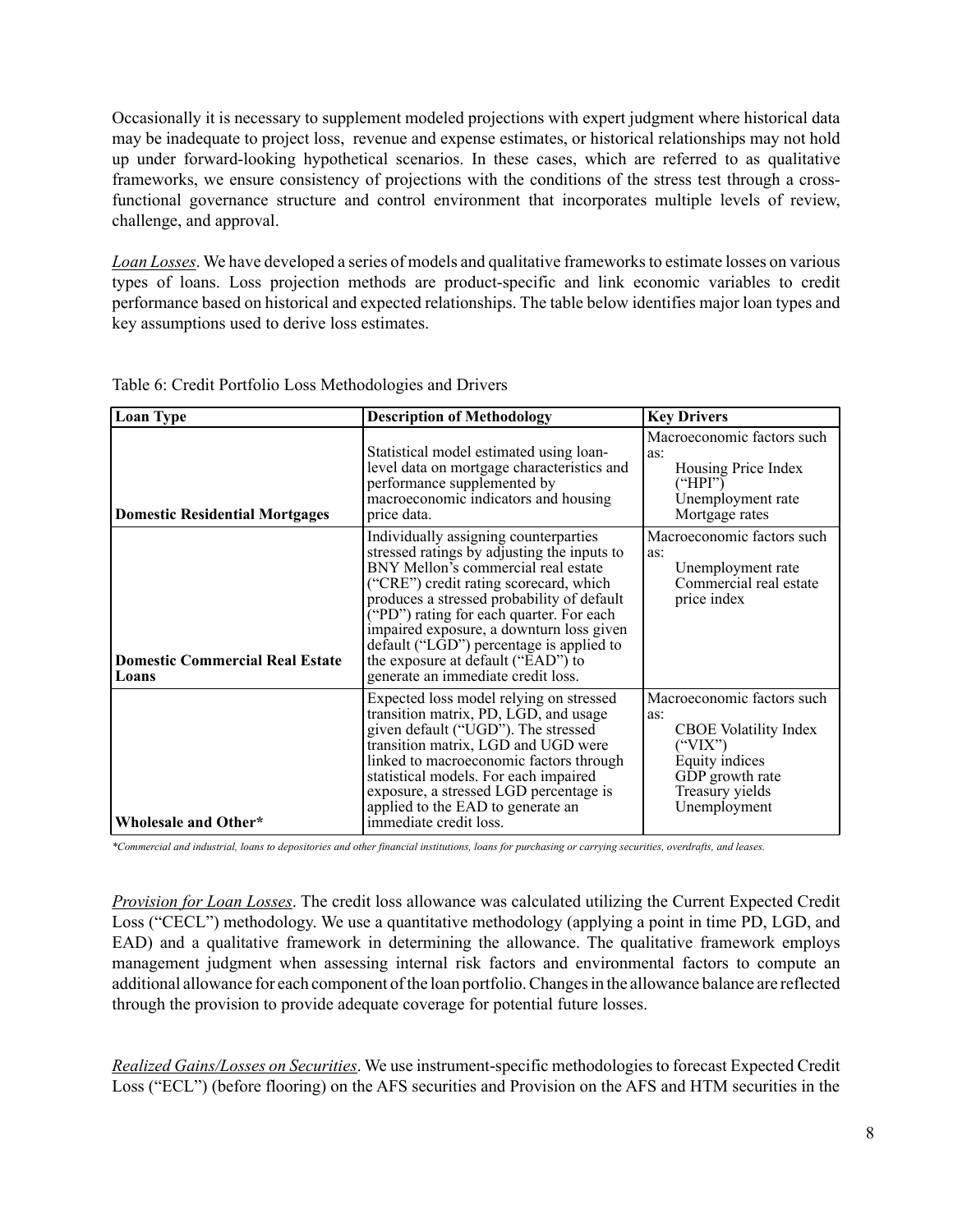investment portfolio. The inherent credit risk for most AFS and HTM securities is forecasted using productspecific cash flow models and tools which utilize a variety of macroeconomic factors (HPI, unemployment rate, GDP, interest rates, etc.) and takes into account collateral type and characteristics. Loss estimates are recognized in accordance with our established accounting policy.

*Operational Losses*. We use a methodology to estimate operational losses that incorporates both internal and external data. We forecast both litigation and non-litigation operational losses under separate methodologies. For non-litigation loss estimates, the estimates are developed with two components: 1) large, idiosyncratic losses, and 2) smaller day-to-day or "business-as-usual losses".

For non-litigation loss estimates, our forecasting methodology centers on workshops organized around the risks in our operational risk taxonomy, led by our Chief Operational Risk Officer. These workshops included participants from our business, business partner, and risk teams. Subject matter experts ("SMEs") considered and discussed the outputs of our operational risk framework elements (*e.g*., Risk and Control Self-Assessment data, as well as internal and external event data) and other key information such as risk drivers, including macroeconomic factors, to challenge and supplement our Material Risk Inventory. For large idiosyncratic operational loss events, SMEs developed specific storylines and estimates. For business-as-usual losses, historical operational losses were used as a reference point in developing the forecast, supplemented with expert judgment to incorporate anticipated future impacts based on risk drivers.

For litigation loss estimates, we use a forward-looking, scenario-based process as a core component of our litigation loss estimation methodology. This methodology is centered on the use of expert judgment and scenario-based determinations and leverages subject matter expertise in our Legal department. This methodology generally estimates severe yet reasonably plausible litigation-related costs for key active matters and certain possible claims in stress scenarios.

*Balance Sheet*. We have developed a suite of models using statistical and qualitative estimation methodologies to project each major balance sheet segment. The statistical models are based on logical relationships to economic drivers. For balance sheet segments where developing a model was inappropriate, a rules-based qualitative approach was developed with pre-determined, repeatable, data-driven processes in order to generate projections. An aggregate secondary statistical model exists for a subset of balance sheet segments to aid in review and challenge. In addition, relevant SMEs develop judgment-based forecasts for their respective products using the macroeconomic variables derived from their business expertise and experience. These are used to challenge the primary model forecasting framework. Astructured internal review of model and qualitative results is discussed by a panel of SMEs, risk managers and management, at review and challenge meetings, to formalize balance sheet composition.

*Pre-Provision Net Revenue*. Consistent with balance sheet development and exposure assumptions used for loss estimation, we use a suite of models to project all key elements of PPNR including net interest income, noninterest income, and noninterest expense.

*[Remainder of page left blank intentionally.]*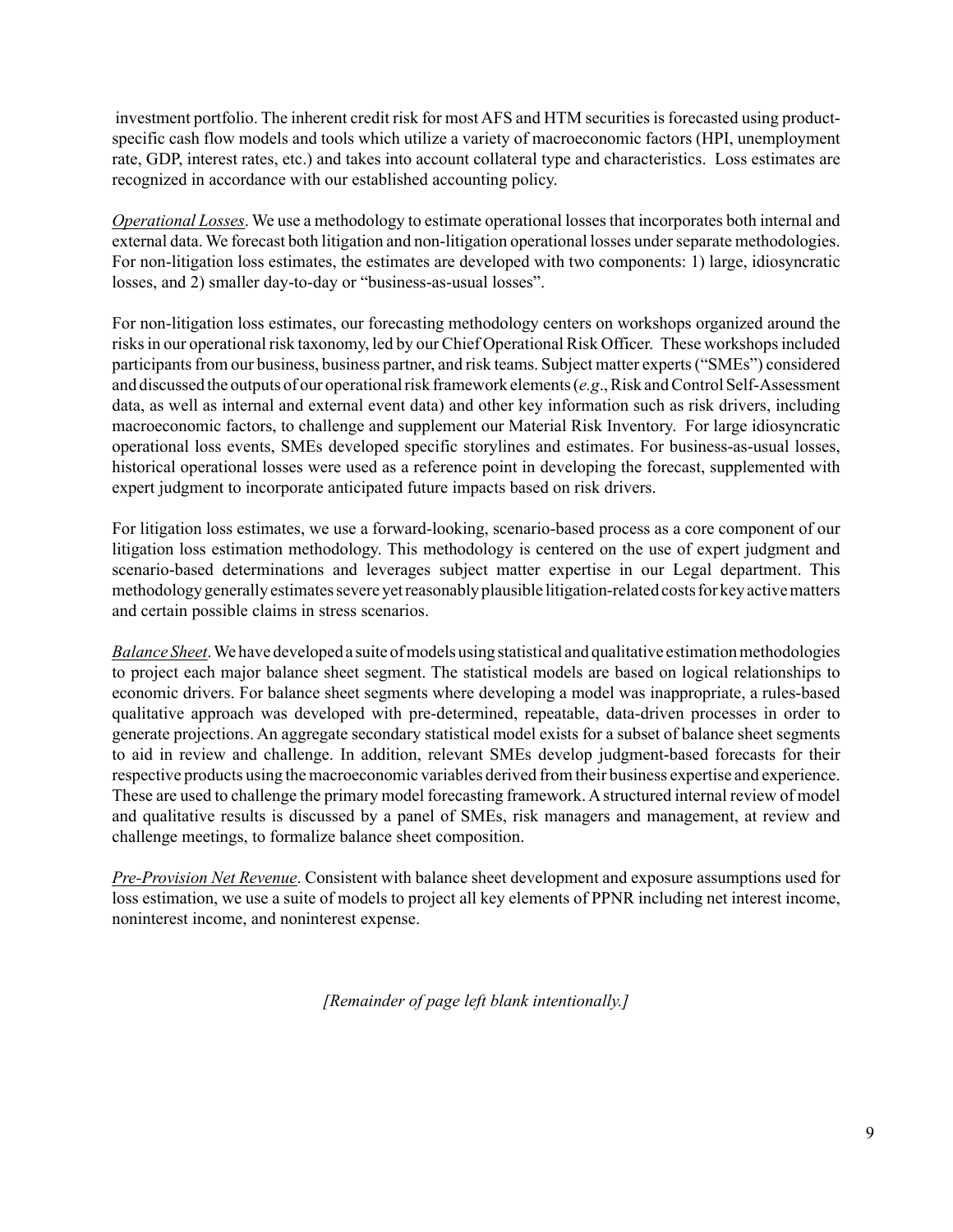| <b>PPNR Component</b>      | <b>Description of Methodology</b>                                                                                                                                                                                                                                                                                                                                                                                                                           | <b>Key Assumptions</b>                                                                                                                                                                        |
|----------------------------|-------------------------------------------------------------------------------------------------------------------------------------------------------------------------------------------------------------------------------------------------------------------------------------------------------------------------------------------------------------------------------------------------------------------------------------------------------------|-----------------------------------------------------------------------------------------------------------------------------------------------------------------------------------------------|
| <b>Net Interest Income</b> | Current and forecasted balance sheet<br>positions are modeled by product type and<br>reflect growth, runoff, prepayment, and<br>loss projection assumptions.                                                                                                                                                                                                                                                                                                | Future balance sheet growth<br>Runoff and pricing<br>assumptions<br>Interest rates and<br>macroeconomic indicators                                                                            |
| <b>Noninterest Income</b>  | Total noninterest income projection is<br>composed of a series of distinct projection<br>models, each of which creates a fee<br>revenue projection for some aspect of the<br>business using historical fee revenue and<br>business volume data.<br>Regression models are tied to the business<br>and economic drivers, while certain areas<br>are estimated using other techniques such<br>as management judgment, seasonality, and<br>historical averages. | Business dynamic and<br>strategic relationship to<br>economic drivers such as:<br>Fixed income and equity<br>asset prices<br>Interest rates<br>Volatility measurements<br>Volume measurements |
| <b>Noninterest Expense</b> | Variable expenses were modeled based<br>primarily on historical expense to<br>noninterest revenue relationships or its<br>relationship to pre-incentive PPNR.<br>Expenses deemed to be fixed in nature are<br>projected generally in line with inflation.                                                                                                                                                                                                   | Noninterest revenue<br>projections<br>Pre-incentive PPNR<br>Growth rates                                                                                                                      |

*Capital Position*. Our forecasting process employed a set of methodologies to reflect losses and PPNR on pro forma capital levels and ratios. Future balance sheet growth, runoff, and pricing assumptions were developed using the framework and suite of models described under the "Balance Sheet" section above and are reflective of the economic and interest rate environments being analyzed under the Supervisory Severely Adverse Scenario. We forecast RWA based on the changes in individual asset components in each quarter of the projection horizon. Credit RWA was projected in a manner consistent with U.S. capital rules and applicable regulatory guidance, which required us to use the U.S. capital rules'Standardized Approach riskweighting framework (the "Standardized Approach") to calculate credit RWA. Additionally, the U.S. capital rules' market risk capital rules were used to calculate market risk RWA.

The Firm recognizes that the Advanced Approaches has been the Firm's constraining measure. Additionally, as discussed above, our Supervisory Severely Adverse Scenario post-stress capital utilizes, in the second through ninth quarters of the planning horizon, the Dodd-Frank Capital Actions. As noted, these actions prescribe a series of assumptions regarding capital actions, including with respect to common stock dividends, contracted payments, and a general assumption of no redemptions, repurchases, or issuances of capital instruments. These assumptions do not reflect currently planned capital actions, and might not reflect behavior in an actual severely stressed environment.

*Counterparty Default*. BNY Mellon is one of the eight banking organizations with substantial trading or processing and custodian operations required to incorporate a counterparty default scenario component into the Supervisory Severely Adverse Scenario. Specifically, per guidance, BNY Mellon is required to estimate and report the potential losses and related effects on capital associated with the instantaneous and unexpected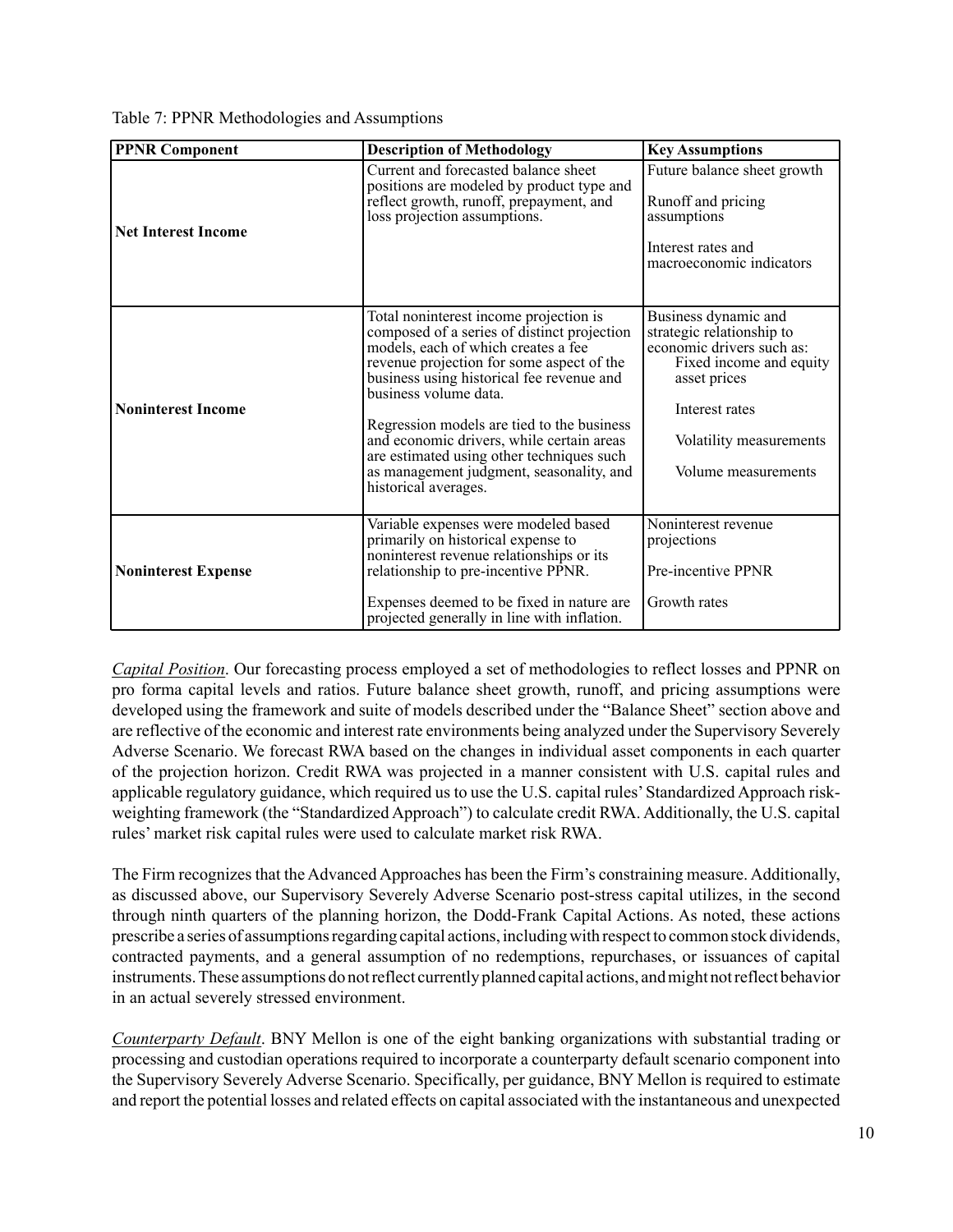default of the Firm's single largest counterparty across derivatives and securities financing activities, including securities lending, and repurchase/reverse repurchase agreement activity. BNY Mellon's single largest counterparty was determined by net stressed losses, which were computed by revaluing exposures and collateral using the set of hypothetical asset price shocks specified in the Federal Reserve's global market shock scenarios.

# *Explanation of the Most Significant Causes for Changes in Regulatory Capital*

Losses related to the default of a major counterparty**,** credit losses and operational risk losses contribute to the decline in BNY Mellon's regulatory capital ratios.

*[Remainder of page left blank intentionally.]*